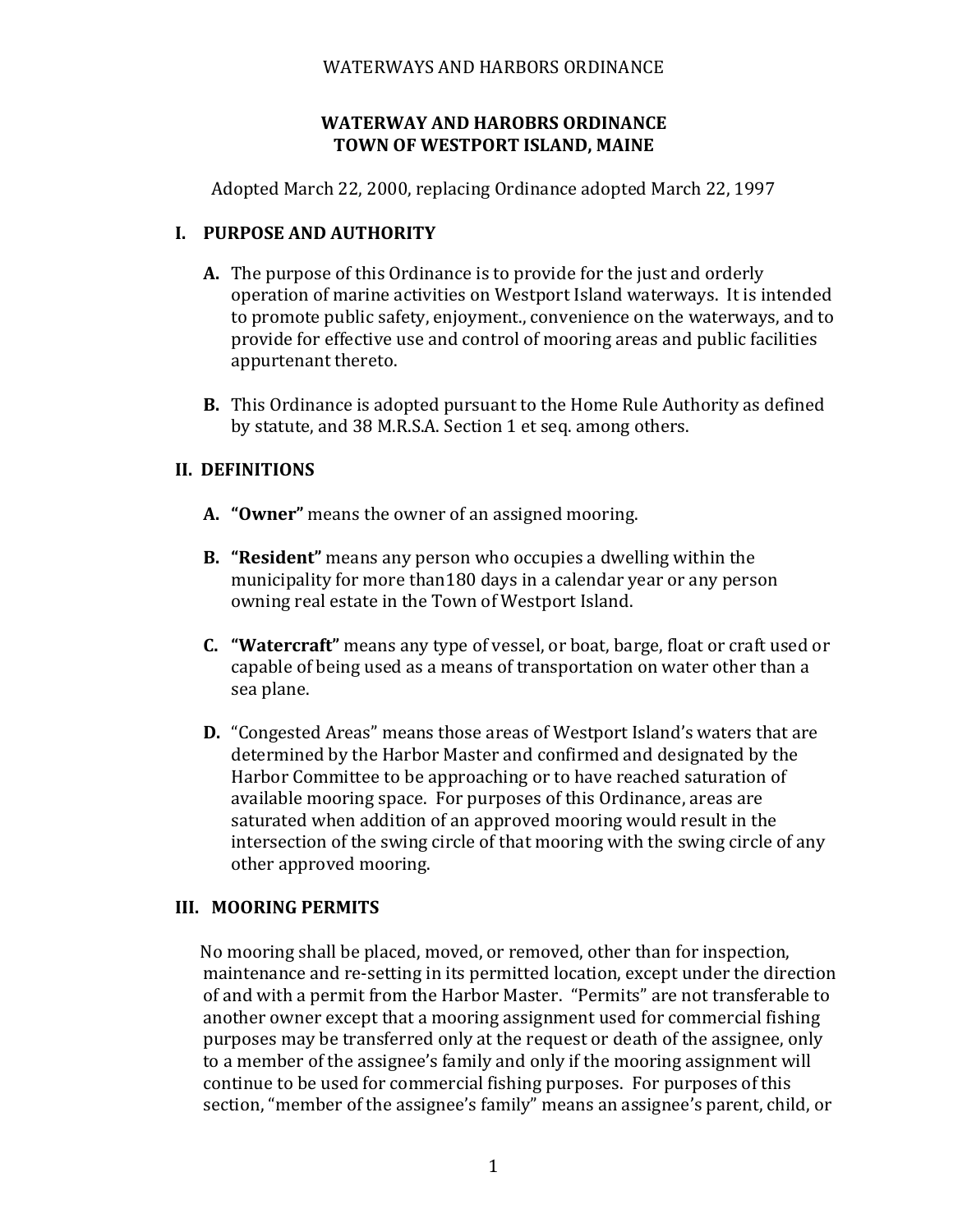#### WATERWAYS AND HARBORS ORDINANCE

sibling, by birth or by adoption, including a relation of the half blood, or an assignee's spouse. Any mooring without a permit is subject to removal by the Harbor Master at the owner's expense (See **Section VIII** below.)

Each owner shall be given a copy of the Ordinance when the permit is issued.

All moorings shall be of a sufficient size to hold the watercraft for which it is used. In issuing a permit, the Harbor Master may attach such conditions as he deems reasonable in light of the size of the watercraft, the location, the bottom conditions, currents, the classification of the area as a "congested area", and any other relevant factors.

Any watercraft which does not exceed the conditions of the mooring permit may be attached to the mooring. Any change of watercraft exceeding the conditions of the permit requires a new permit and may require relocation of the mooring at the direction of the Harbor Master.

All moorings shall be set in place within twelve (12) months from the date the permit is issued and shall thereafter be maintained in its designated position for at least three months in each calendar year. Any mooring not set in place within twelve (12) months from the date the permit is issued or not remaining in its designated position for at least three months in each calendar year, shall be deemed abandoned and may be removed by the Harbor Master in accordance with the provisions of **Section VIII** of this Ordinance.

#### **IV. IDENTIFICATION NUMBERS**

The Harbor Master shall assign an identification number to each mooring to be placed by the owner on the mooring buoy. Identification numbers must be at least three inches high and clearly visible at all times. Any mooring not having an identification number is subject to removal by the Harbor Master at the owner's expense. (See **Section VIII** below.)

# **V. MOORING ASSIGNMENTS**

Except as provided herein, mooring permits shall be granted upon application to the Harbor Master on a first come, first served basis. When the number of applications exceeds the number of available mooring spaces in congested areas, the Harbor Master shall maintain a waiting list of all applicants in that area who have not been assigned a mooring permit and shall post it in the Town Office. Assignments shall be made from that list according to the following priorities:

The waiting list shall be in four sections: (i) Riparian owners, (ii) resident, licensed commercial fishermen, (iii) residents, and (iv) all others including non-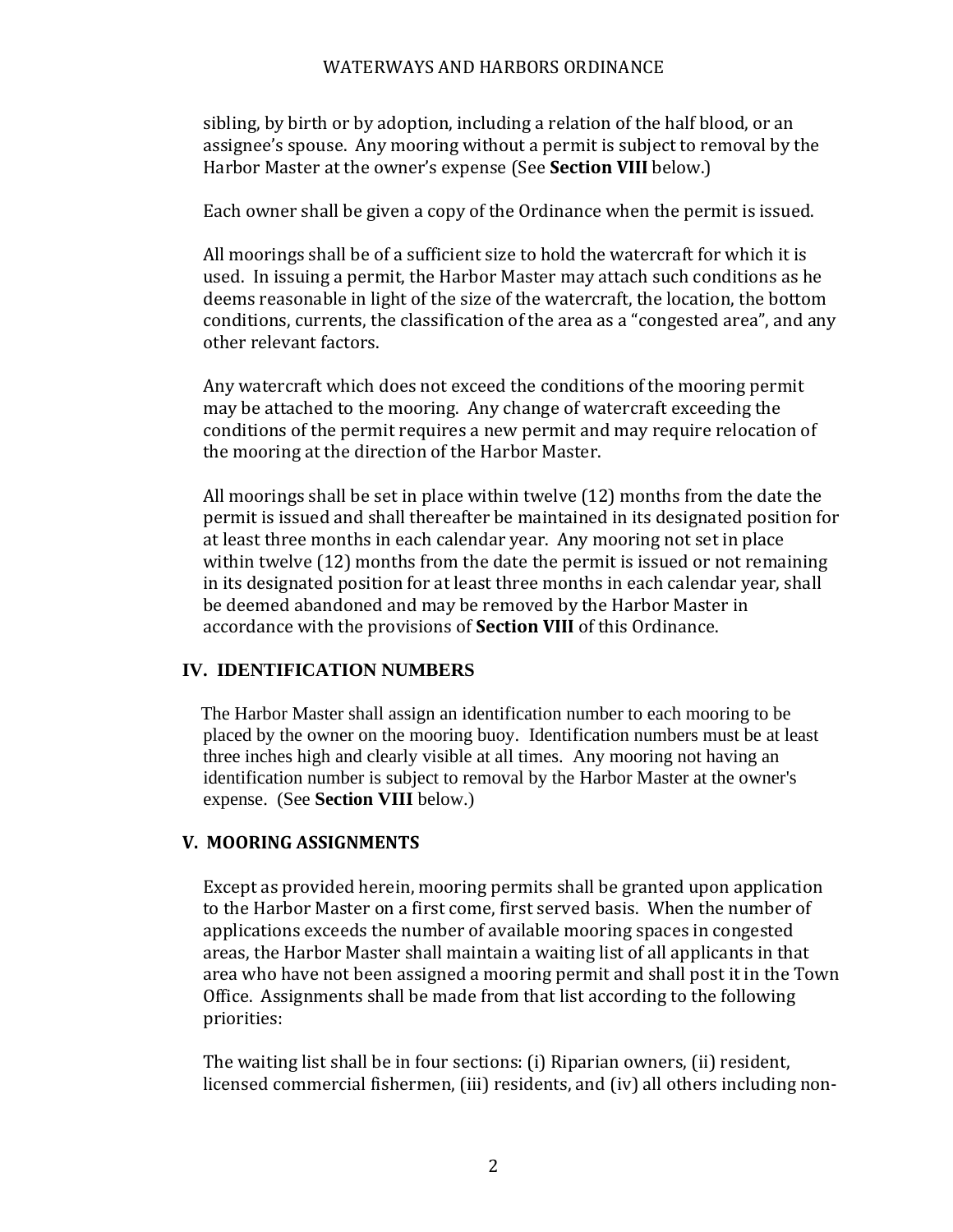### WATERWAYS AND HARBORS ORDINANCE

residents. The Harbor Master shall determine the appropriate category based upon information provided in the application.

- **i. Riparian Owners** shall be given the first vacancy available for one mooring. The limitation of one mooring assignment under this paragraph shall not prevent the riparian owner from receiving an additional mooring permit under the allocation system for all others (paragraph iv).
- **ii. Licensed, resident commercial fishermen** shall receive the next available vacancy for one mooring after riparian owners. The limitation of one mooring assignment under this paragraph shall not prevent the Licensed, resident commercial fishermen from receiving an additional mooring permit under the allocation system for all others (paragraph iv).
- **iii. Resident.** Residents as defined herein, shall receive the next available vacancy for one mooring after Licensed, resident commercial fishermen. The limitation of one mooring assignment under this paragraph shall not prevent a resident from receiving an additional mooring permit under the allocation system for all others (paragraph iv).
- **iv.** All others including non-residents and applications concerning second or subsequent moorings of any types held by one person, entity or household. Allocations to non-residents shall be in compliance with and in accordance with 38 M.R.S.A. Section 7-A.

# **VI. REGISTER AND MOORING CHART**

The Harbor Master shall maintain a public register listing for each permitted mooring: (a) owner's name, resident status, address and telephone number, (b) the length and type of the watercraft, and whether it is used for commercial fishing purposes, (c) the specifications of the mooring tackle and (d) the date of issuance of the mooring permit. The Harbor Master shall also maintain a mooring chart for each mooring area on which the location of each mooring is indicated by its identification number.

#### **VII. FEES**

The one-time mooring fee shall be \$10.00 for residents and \$20.00 for nonresidents and shall be due and payable at the time of application.

#### **VIII. REMOVAL OF IMPROPER MORINGS**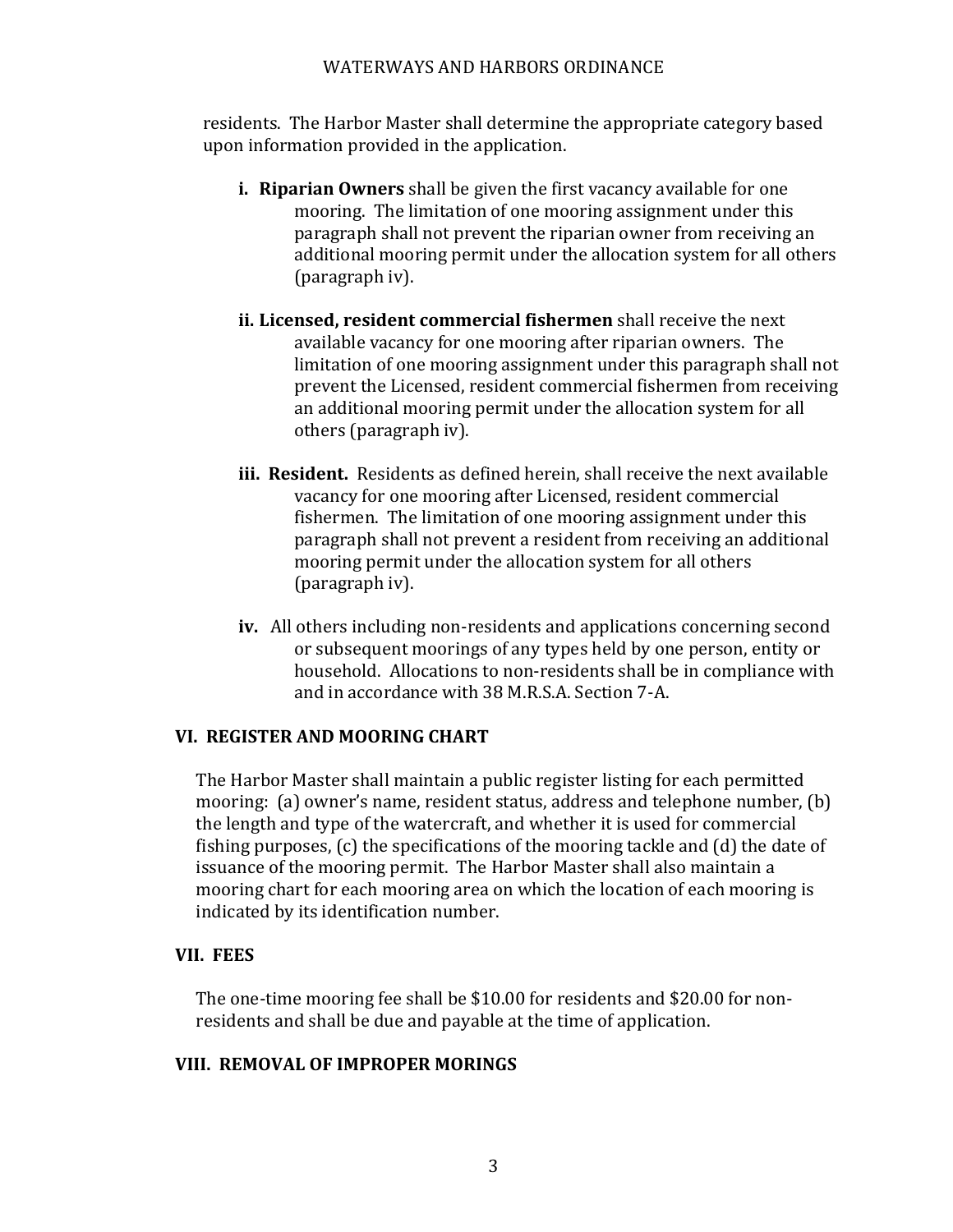If the Harbor Master determines that a mooring is unregistered, improperly located, a hazard to navigation, or otherwise improper, the Harbor Master shall first notify the owner, if the owner can be readily determined. The notice shall be sent by regular First Class U. S. Mail to the owner's last known address and shall state: (a) the nature of the problem, (b) that the mooring and/or buoy must be removed, moved, or replaced or other action taken to the satisfaction of the Harbor Master within thirty (30) days of the date the notice was mailed, and (c) that if the matter is not resolved within the time-period, the Harbor Master may cause the entire mooring to be removed or the buoy removed and the chain dropped to the bottom, and the owner shall be liable to the Town in the amount of \$100.00 plus the necessary expenses related to the service, if the Harbor Mater takes such action with respect to the mooring.

# **IX. OWNER RESPONSIBILITY FOR BOATS**

Responsibility for the safety of each mooring and boat in the harbor lies with its owner or master or his representative. Unless otherwise provided by law, the Town shall not be responsible for (a) any injury to persons or (b) damage to boats moving, drifting, anchored or moored in the harbor or using the Town landing facility or launching facility.

# **X. HARBOR ADMINISTRATION**

# **A. Administrative Bodies and Agents**

- **1. Harbor Committee:** The Board of Selectmen shall appoint a Harbor Committee consisting of five (5) members serving staggered terms of three years and two (2) alternates serving one-year terms and all of whom shall be residents of the Town of Westport Island. None of the members or alternates shall be the Harbor Master or Deputy Harbor Masters. Harbor Committee members shall serve without compensation. The Harbor Committee shall meet on a monthly basis or as required and may be called upon by the Selectmen to generally advise the Board of Selectmen on harbor and maritime related issues. All Harbor Committee meetings shall be posted and shall be open to the public. Written minutes will be taken at and maintained for all committee meetings.
- **2. Harbor Master:** The Harbor Master, and any Deputy Harbor Masters deemed necessary by the Selectmen, shall be appointed annually by the Board of Selectmen. The Harbor Master and any Deputy Harbor Masters shall have the full power to enforce this Ordinance and all powers granted to a Harbor Master under 38 M.R.S.A. Section 1 et sequi unless restricted by the Selectmen at the time of appointment. In addition to the duties prescribed under Title 38 M.R.S.A., the Harbor Master and any Deputy Harbor Masters shall have such other duties and responsibilities as may be assigned by the Board of Selectmen from time to time.